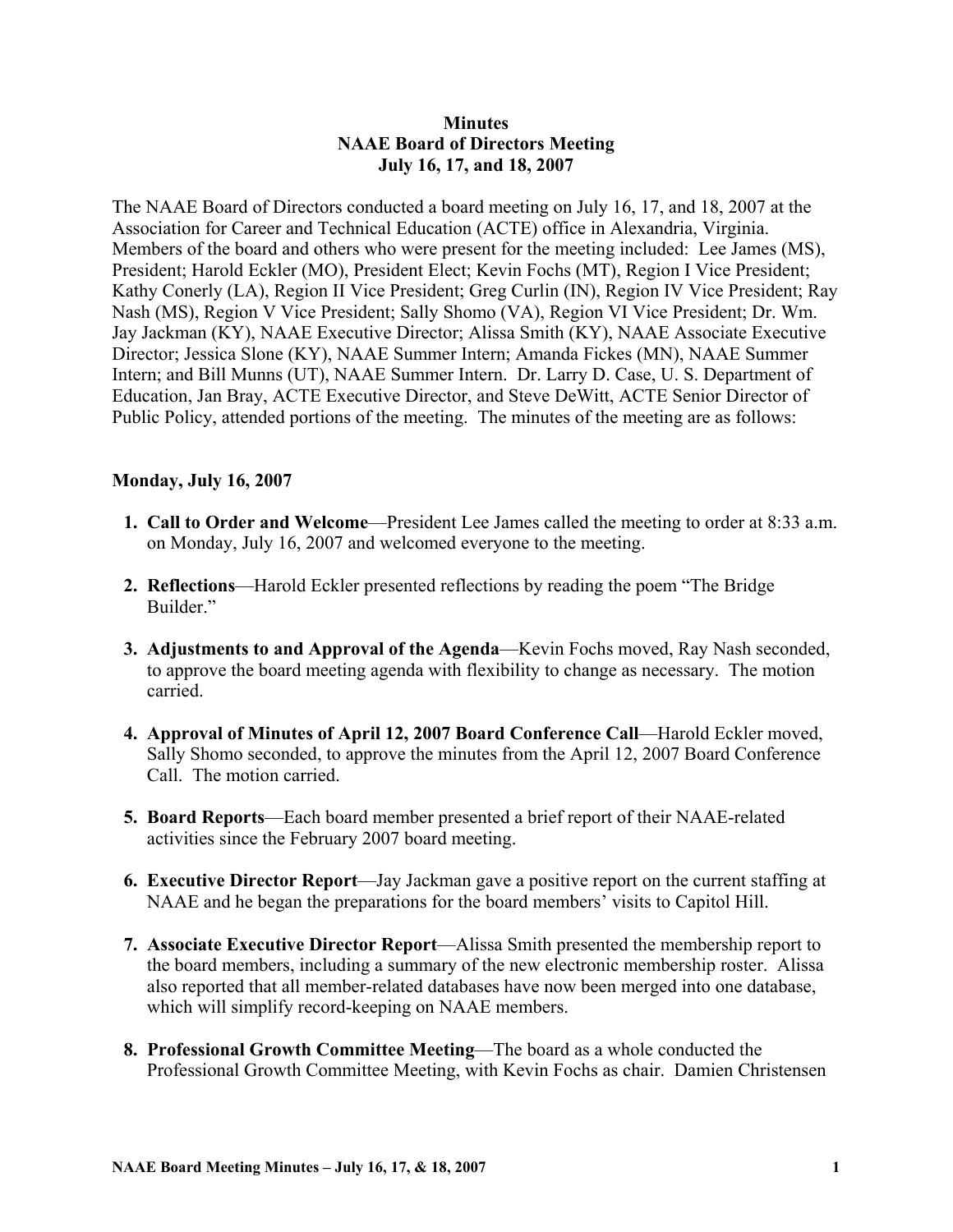from Wyoming, the 2007 full committee chair, joined the committee meeting by conference call. (Refer to the Professional Growth Committee report for details of actions taken.)

- **9. Public Policy Committee Meeting**—The board as a whole conducted the Public Policy Committee Meeting, with Harold Eckler as chair, standing in for Tom Hofmann. Mark Steber from Illinois, the 2007 full committee chair, joined the committee meeting by conference call. (Refer to the Public Policy Committee report for details of actions taken.)
- **10. 10 x 15 Taskforce** Reports—The board discussed 10 x 15 initiatives. Each board member who attended the 10 x 15 meeting in June gave a report from his/her respective taskforce.

*Lee James recessed the board meeting for lunch at 11:50 a.m.* 

- **11. Marketing Committee Meeting**—The board as a whole conducted the Marketing Committee Meeting, with Sally Shomo as chair. Heath Hornecker from Wyoming, the 2007 full committee chair, joined the committee meeting by conference call. (Refer to the Marketing Committee report for details of actions taken.)
- **12. Comments from Dr. Larry Case**—Dr. Larry Case met briefly with the board. He issued a challenge for all agriculture teachers to encourage three students per year to become agriculture teachers. Dr. Case also informed the NAAE board that the number of agriculture teachers on the National FFA Board of Directors is being dropped from two to one. He presented a revised Memorandum of Understanding between the U.S. Department of Education (USDE) and the National FFA Organization. This MOU had already been approved by the USDE Office of General Counsel. Given that agriculture teachers serve as the local FFA advisors and that this decision will further reduce the voice of local agriculture teachers on the National FFA Board, NAAE board members expressed disappointment to Dr. Case at this decision.
- **13. Member Services Committee Meeting**—The board as a whole conducted the Member Services Committee Meeting, with Ray Nash as chair. Mike Wallace from Washington, the 2007 full committee chair, joined the committee meeting by conference call. (Refer to the Member Services Committee report for details of actions taken.)
- **14. Policy and Bylaws Committee Meeting**—The board as a whole conducted the Policy and Bylaws Committee Meeting, with Kathy Conerly as chair. Brian Wolf from Idaho, the 2007 full committee chair, joined the committee meeting by conference call. (Refer to the Policy and Bylaws Committee report for details of actions taken.)
- **15. Strategic Planning Committee Meeting**—The board as a whole conducted the Strategic Planning Committee Meeting, with Harold Eckler as chair. Matt Lewis from Arizona, the 2007 full committee chair, was unavailable to join the committee meeting by conference call. (Refer to the Strategic Planning Committee report for details of actions taken.)
- **16. Reports from 2007 Summer Interns**—The three interns each gave a report on their activities this summer as NAAE interns.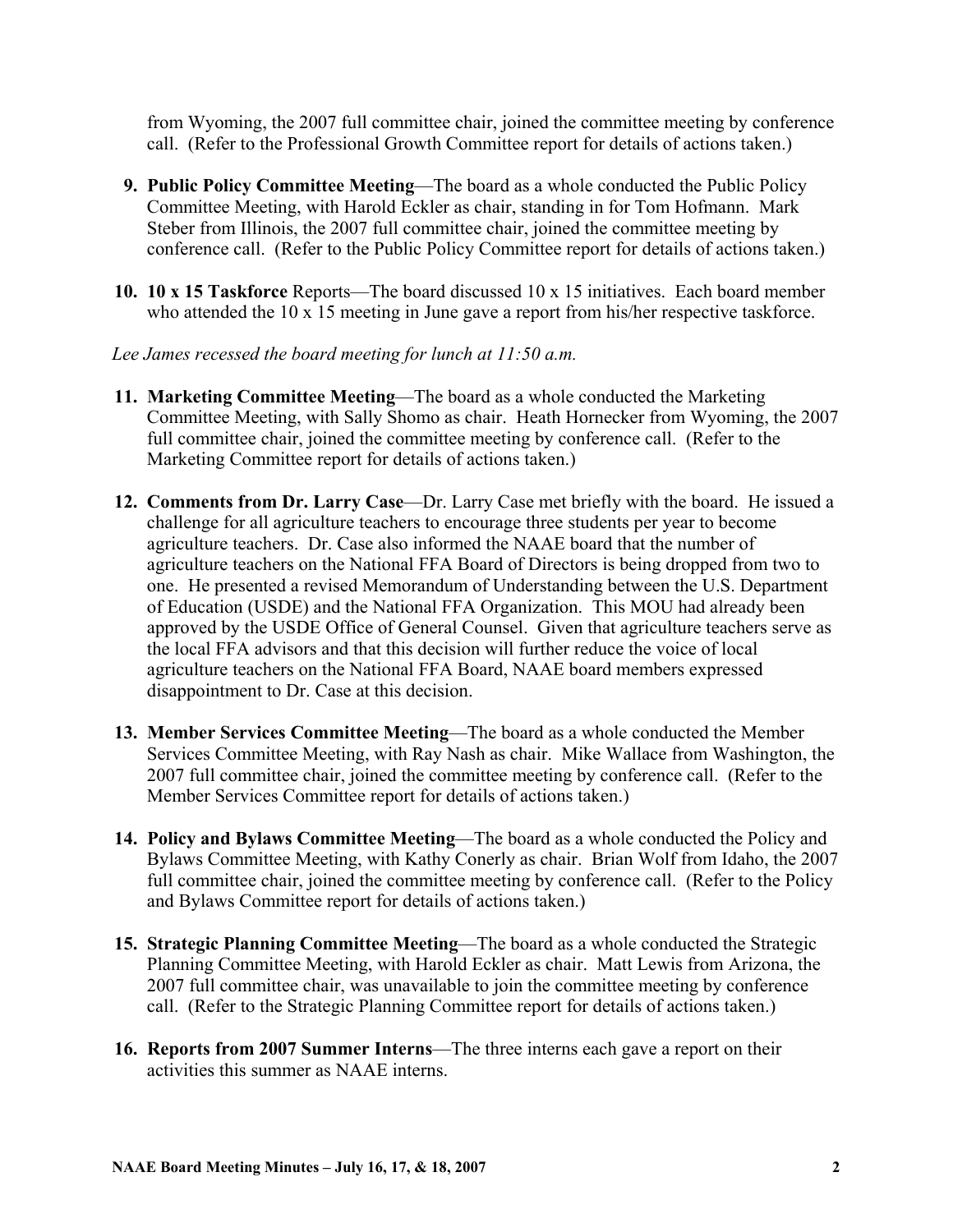**17. Revised FFA Board MOU—The NAAE board continued its discussion regarding the** revisions to the FFA Board MOU.

*Lee James recessed the board meeting for the day at 5:05 p.m.* 

### **Tuesday, July 17, 2007**

- **1. Call to Order**—President Lee James called the meeting to order at 8:24 a.m. on Tuesday, July 17, 2007.
- **2. Revision to 2007-08 NAAE Budget**—Jay Jackman presented for approval a revised budget for 2007-08. Kevin Fochs moved, Sally Shomo seconded, to approve the revised 2007-08 budget. The motion carried.
- **3. Finance Committee Meeting**—The board as a whole conducted the Finance Committee Meeting, with Greg Curlin as chair. John Rist from South Dakota, the 2007 full committee chair, joined by conference call. (Refer to the Finance Committee report for details of actions taken.)
- **4. 2007 NAAE Convention Planning**—Alissa Smith updated the board on plans for the 2007 NAAE Convention in Las Vegas. Alissa reviewed with the board the proposals for professional development workshops.
- **5. 2007 NAAE Awards Approvals**—The board reviewed the list of award winners for 2007. Kevin Fochs moved, Ray Nash seconded, to approve the award winners. The motion carried.
- **6. Briefing for Capitol Hill Visits**—Jay Jackman briefed the board members for their Tuesday afternoon visits to their respective Congressional delegations. Steve DeWitt, ACTE, also visited with the board regarding the current status of Perkins funding.
- **7. Upper Division Scholarship Approvals**—Kevin Fochs moved, Ray Nash seconded, to award upper division scholarships to the 14 applicants as presented. The motion carried.
- **8. National FFA Convention Discussion**—The board discussed plans for the 2007 National FFA Convention. Alissa Smith distributed reservation forms for the NAAE board hotel sleeping room block. NAAE board members will contact Alissa Smith with their interest in serving as national finals judges for creed speaking, prepared public speaking, and extemporaneous public speaking.

## **9. Committee Reports**—

 **a. Professional Growth**—Kevin Fochs presented the Professional Growth committee report. Ray Nash moved, Greg Curlin seconded, to adopt the report. The motion carried.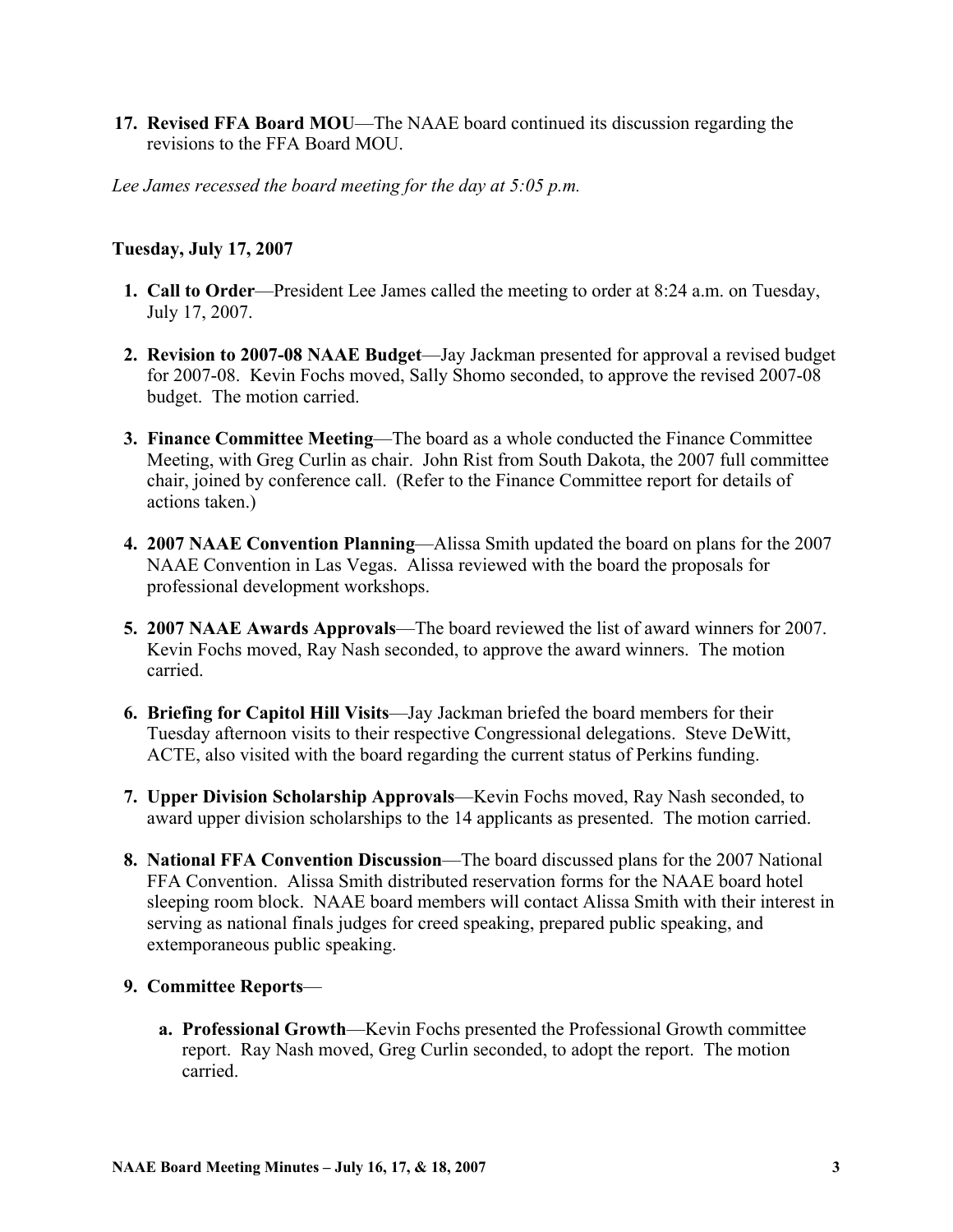*Lee James recessed the board meeting for the day at 11:35 a.m. to allow time for board members to have lunch and travel to Capitol Hill.* 

# **Wednesday, July 18, 2007**

- **1. Call to Order**—President Lee James called the meeting to order at 8:14 a.m. on Wednesday, July 18, 2007.
- **2. Board Appointments**—The board reviewed the list of NAAE board appointments. No action is needed on this at this time.
- **3. Hill Visits Debriefing**—Each board member presented a brief report on their Capitol Hill visits.

## **4. Committee Reports**—

- **a. Public Policy Committee**—Harold Eckler presented the Public Policy committee report. Sally Shomo moved, Ray Nash seconded, to adopt the report. The motion carried.
- **b. Marketing Committee—Sally Shomo presented the Marketing committee report and** then moved, Greg Curlin seconded, to adopt the report. The motion carried.
- **c. Member Services Committee**—Ray Nash presented the Member Services committee report and then moved, Sally Shomo seconded, to adopt the report. The motion carried.
- **d. Policy and Bylaws Committee**—Kathy Conerly presented the Policy and Bylaws committee report and then moved, Ray Nash seconded, to adopt the report. The motion carried.
- **e. Strategic Planning Committee**—Harold Eckler presented the Strategic Planning committee report and then moved, Greg Curlin seconded, to adopt the report. The motion carried.
- **f. Finance Committee**—Greg Curlin presented the Finance committee report and then moved, Harold Eckler seconded, to adopt the report. The motion carried.
- **5. 2008 Regional Meeting Dates and Locations**—Alissa Smith asked the board members for the dates and locations of their 2008 regional meetings.
- **6. Strategic Plan Evaluation**—The board agreed to brainstorm ideas on how NAAE can address the five lowest objectives based on index score and send these ideas to the NAAE office. Alissa Smith will set up a conference call for the board to discuss this list of ideas.
- **7. FFA MOU**—The board instructed Jay Jackman to draft a response to the revised FFA Board MOU.